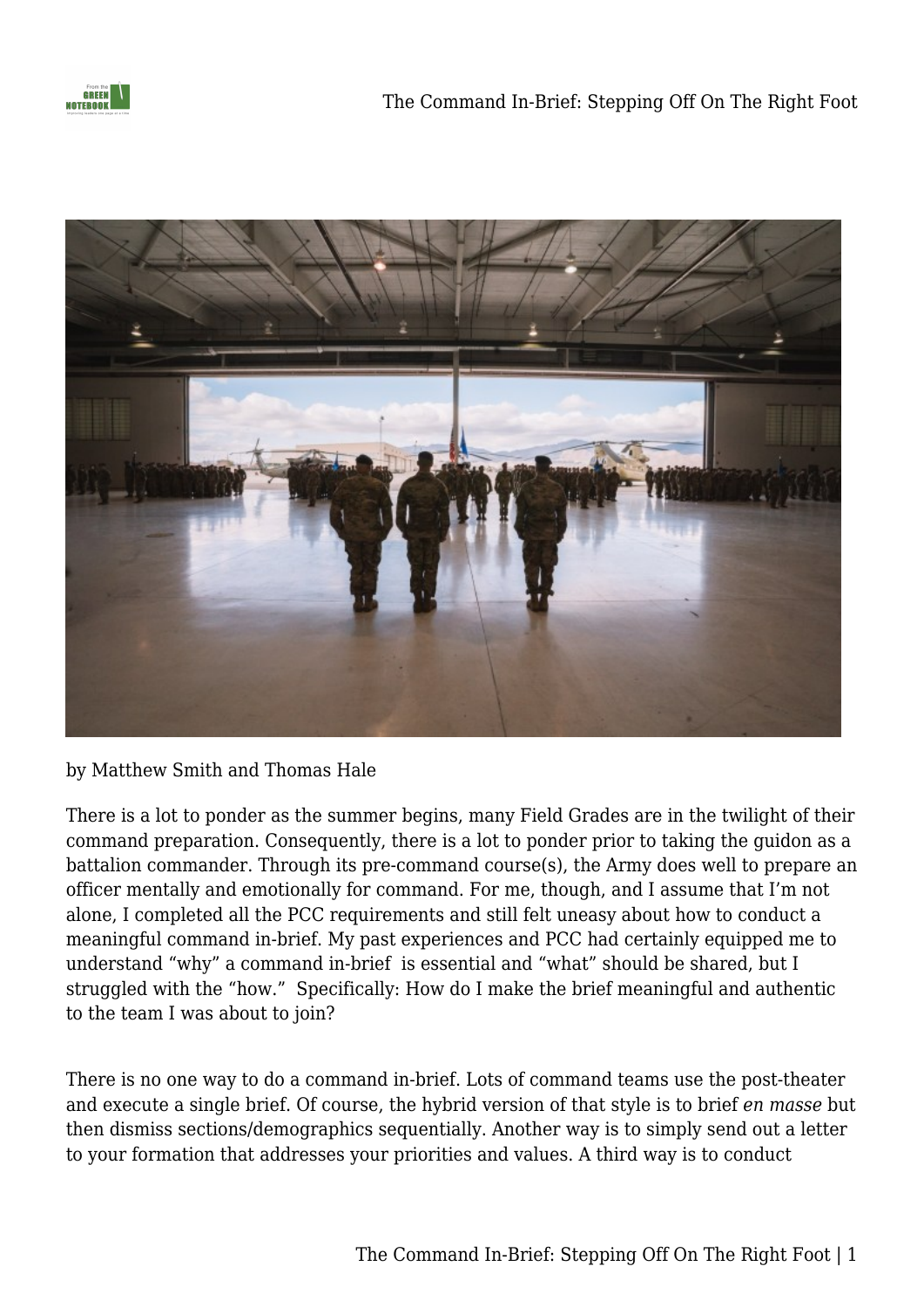

multiple small group in-briefs. My Command Sergeant Major and I chose this third way to conduct our in-brief.

Since CSM Hale and I assumed our command positions together, we invested a lot of energy into shaping how we would initially engage with our new team. As we designed our command in-brief, we considered the following ideas: *focus on our core ethos; selecting the setting; structure of the brief; gather immediate feedback; choosing a medium; invite key leaders; and ensure that the brief is recyclable.* 

**Craft a core message.** When CSM Tom Hale and I spoke for the first time, it was about 6 months before command. First, we talked about our background and families. Then we spent a lot of time talking about values, traits, and ethos that we believe every Soldier should cultivate. Finally, over the months preceding command, we honed in on the core set of traits framework that would shape the Apocalypse Battalion's ethics: *servant leadership, grit, and inclusiveness.*

**Select the setting.** CSM Hale and I made two significant decisions regarding the setting of our command in-brief. First, we were sensitive that the unit had just redeployed two months prior to our arrival. We were, in effect, the "new kids" moving into an established neighborhood. Thus, we designed the in-briefs to occur at platoon and company areas. We wanted part of our initial meeting with the formation to be a physical demonstration that we would meet them where they are. Second, the groups' division allowed us to adapt our core ethos message to a particular cohort, thus making it more meaningful. In the end, we designed an in-brief schedule that included 9 in-briefs over 4 days across various locations in the Battalion footprint (as a natural introvert, this schedule taxed me, but I cannot emphasize enough that the yield was well worth the labor).

**Structure the presentation.** We divided our in-brief into four parts: Soldier introductions, command team introduction, discussion on the Battalion's core ethos, and closing comments. Because we designed the in-briefs around a small group setting, it afforded the CSM and me the opportunity to have Soldiers introduce themselves and share a little about themselves. This is a bit cheesy and I'm certain Soldiers felt uncomfortable introducing themselves to the group. That said, the introductions served two purposes: (1) it allowed for the CSM and I to personally and directly engage with each and every Soldier in the Battalion during our in-brief week; and (2) it broke the ice and lowered any inhibitions for the Soldiers to openly talk later in the in-brief.

Following the Soldier introductions, we had the SMs pick three things they wanted to know about the CSM and myself. The CSM and I presented them a board list of topics on a white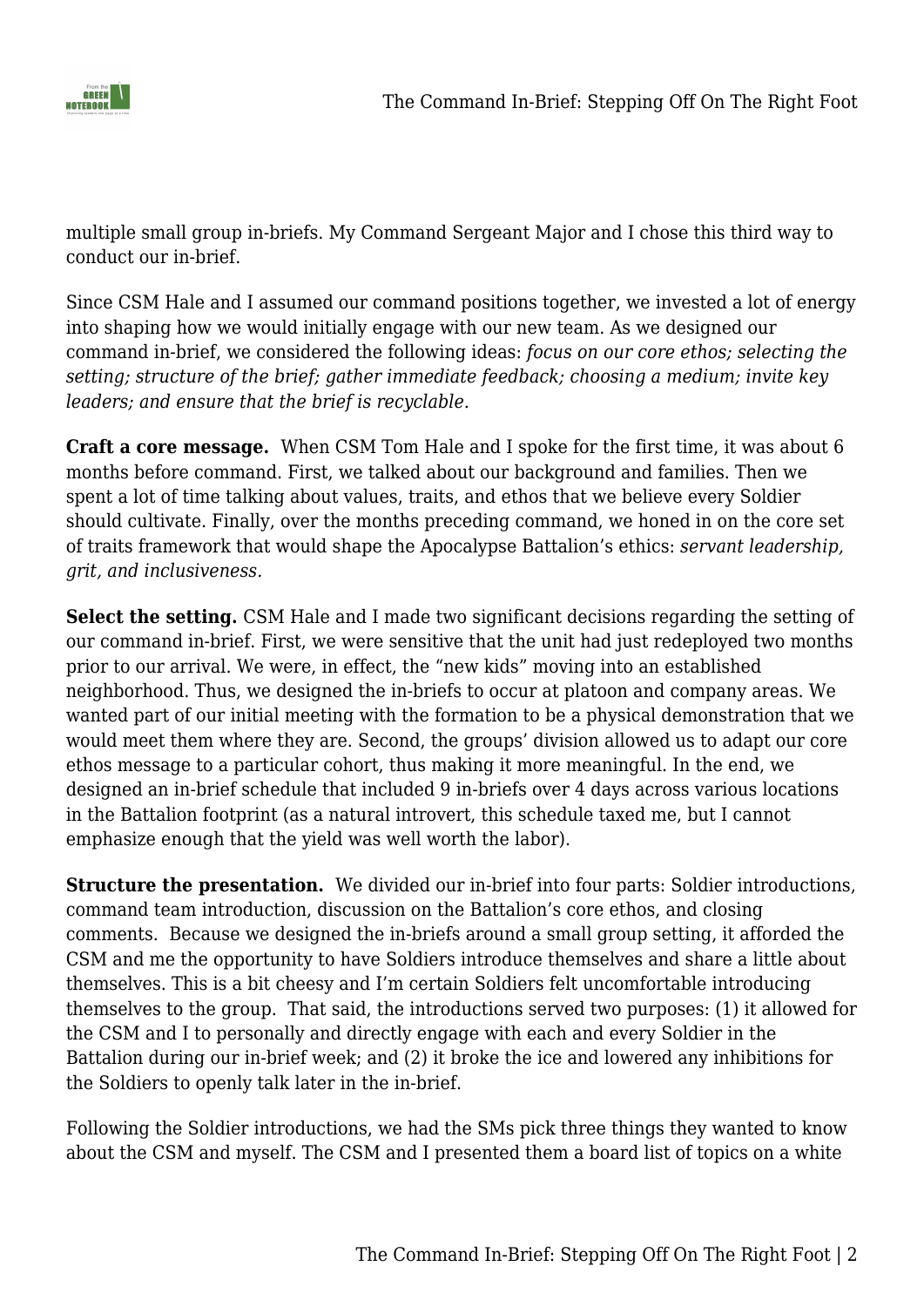

board, and we empowered them to choose. In doing so, this kept the command team bio part of the intro concise and focused on things that interested the group.

With intros complete, we shifted our focus to our leadership philosophy. The philosophy is divided into four sections: Battalion Ethos, Things to Balance in Life, Duty, and the Battalion's enduring purpose (see Table 1). Finally, we came full circle and ended with closing comments and questions from the group.

|                       | <b>Our Enduring Purpose</b> Enable the Ground Force to Win |
|-----------------------|------------------------------------------------------------|
| Duty                  | "Do your job"                                              |
| <b>Balancing Life</b> | Faith, Family, Finances                                    |
| <b>Core Ethos</b>     | Servant-leadership, Grit, Inclusiveness                    |

## **Table 1**

**Choose a medium.** The easiest and most used medium for transmitting command in-briefs is, of course, PowerPoint. We decided to avoid PowerPoint. For each of the briefs we used white boards and dry erase markers. We did not want to *present* our command in-brief so much as we wanted to *share* it. I borrowed this concept from Dan Roam's [book](https://www.amazon.com/Back-Napkin-Expanded-Problems-Pictures/dp/1591842697/ref=sr_1_1?dchild=1&keywords=the+back+of+the+napkin&qid=1625011931&sr=8-1), *The Back of the Napkin*.

In the book, Roam posits that "drawing" out concepts creates a venue that invites "comments and inspire[s] discussion." He further writes, "audiences respond better to handdrawn images…makes [concepts] less intimidating and more inviting." Thus, by drawing out our ethos on a board vice presenting it on a slide, we effectively invited our Soldiers into the creative process and perhaps, on some level, cultivated buy-in from them.

**Gather immediate feedback.** For each in-brief, we handed out 3×5 note cards to the Soldiers. On one side, we asked them to list sustains about their company and/or battalion. On the other, we asked them to identify areas where we could improve the quality of the work areas or life. If the Soldier was new and had no ideas on what to sustain or improve, we asked that they simply put what they hoped to achieve while assigned to the Apocalypse Battalion.

**Invite some friends.** For each in-brief, we had the Battalion EO, SHARP, and Chaplain to attend. Those are critical leaders in our formation. Although they did not have significant speaking roles in our in-brief, their presence and introduction at these briefs were significant.